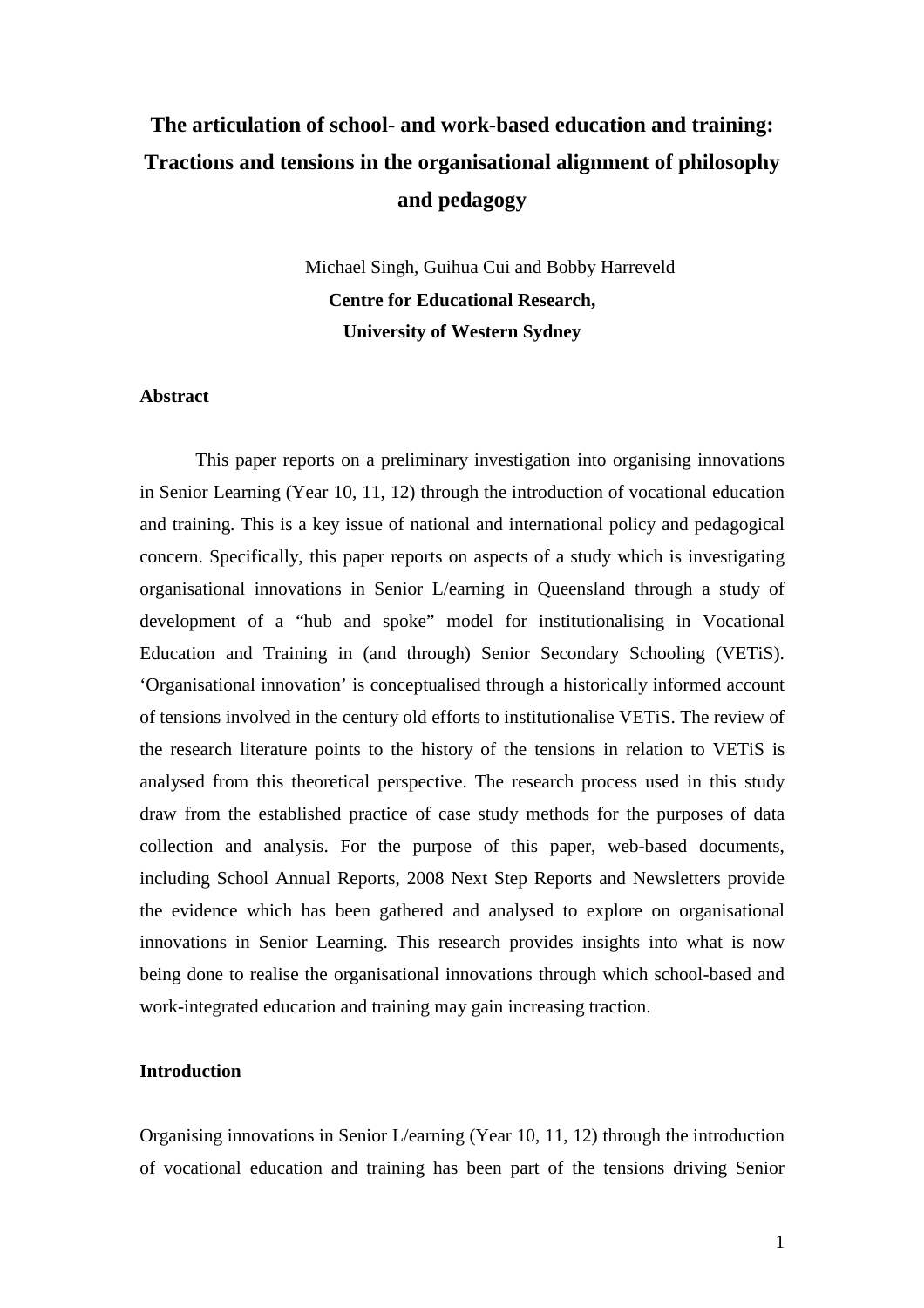Secondary schooling for nigh on a century. It remains a key source of national and international policy and pedagogical tensions. This paper provides a preliminary report on aspects of an Australian Research Council study which is investigating organisational innovations in Senior L/earning in Queensland through developments in Vocational Education and Training in (and through) Schools (VETiS). The tensions involved are situated historically. Using evidence from the Queensland Minerals and Energy Academy and three of its schools, this paper provides base-line data for a study of the tensions and tractions involved in establishing a "hub and spoke" organisation.

#### **Literature Review: Organisational innovation in Senior Secondary Schooling**

There are different ways of conceptualising the debates over the tractions and tensions in the organisational innovations to Senior Secondary Schooling in Australia (Billett 2004; Connell, 1980; Hughes & Brock, 2008). For the purposes of this paper, we depart from these conventional approaches by using concepts that indicate the increasing complexity of Senior Secondary Schooling across three periods as well as the growing sophistication of the theorisation used to better understand these tractions and tensions. These concepts are:

- 1. technical versus academic vocations.
- 2. schoolings' isolation from versus its integration into systems of production.
- 3. autonomous academic schooling versus heteronmous learning and earning.

First, it is useful to conceive the formation of Senior Secondary Schooling in Australia in terms of tensions between technical versus academic vocations. In the early twentieth century the tensions over public secondary schooling focused on whether it should provide technical or academic training (Bessant 1972; Connell, 1980). Some hoped that secondary schools would to be largely vocationally oriented, closely geared to the requirements of industry, commerce, and agriculture (Bessant, 1972, p. 125).

 Proposals for close relations between secondary schooling and industry were intended to power-up Australia's struggle for world markets. However, various "strategies of reproduction" (Bourdieu 1996: 272-8) worked against this position gaining traction. At a time when the legal school leaving age was lower than it is now, high schools were developed to emphasise university admission and professional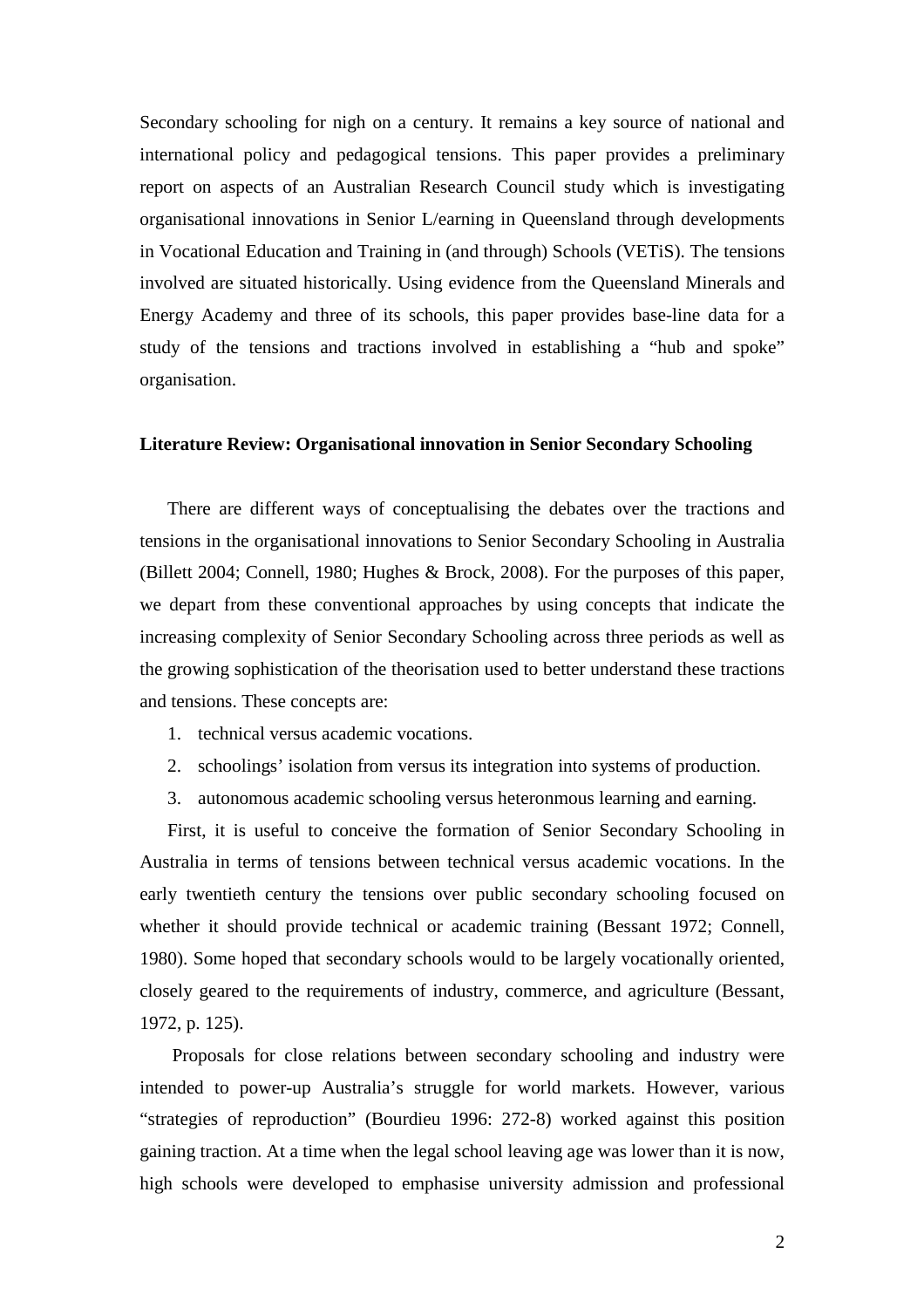vocations. Universities, which then controlled public examinations and university entrance, prevented changes that would affect academic prestige. Private secondary schools opposed State entry into secondary education. Fees were used to exclude those of low socio-economic status (Marks et el., 2000; Curtis, 2008). Some employers preferred graduates from academic rather than technical high schools. These strategies meant that State Senior Secondary Schooling was established for those of middle-to-upper socio-economic status. In 1932, 18% of NSW students were enrolled in post-primary schools and of these only 33% completed the fifth year of high school (Bessant, 1972). Effectively 94% students did not complete Year 12, a significant "elimination rate" (Bourdieu, 1996).

The outcome was a system of Senior Secondary Schooling that perpetuates the relations between its academic functions and the structure of Australian social relations, such as those based on socio-economic status (MacIntyre 1985). It was not until World War II that the Commonwealth took any interest in technical education and then it was only concerned with that which was specifically related to the war effort (Bessant, 1972, p. 140).

Second, the development of Senior Secondary Schooling from the 1940s to the 1980s involved the diversification of the student population through mass enrolments and immigration in response to changes in Australia's economy. Conceptually, it is useful to regard these developments in terms of debates over schoolings' isolation from versus its integration into the nation's system of production (Bernstein 1977). During this period, academic high schools expanded to provide a general education, with a core of common subjects linked to the needs of Australian urbanisation and the rising aspirations of city residents (Bessant 1972; Connell, 1980). The Senior Secondary Schooling curriculum across Australia was designed to select students for university entrance examinations, eliminating those unsuitable for professional vocations (MacIntyre 1985).

Fensham (1986) found that increasing Year 12 retention was paralleled by mounting alienation among students (especially those of low SES), from the exclusionary, selective Senior Secondary Schooling curriculum. However, Connell et al. (1982) reported that again vocational approaches to Senior Secondary Schooling failed due to the barriers of selected interests and exclusivity based on socio-economic status. Even so, at times of increasing unemployment technical and further education were seen as providing a solution (Kemmis et al. 1983; Rizvi & Kemmis 1987).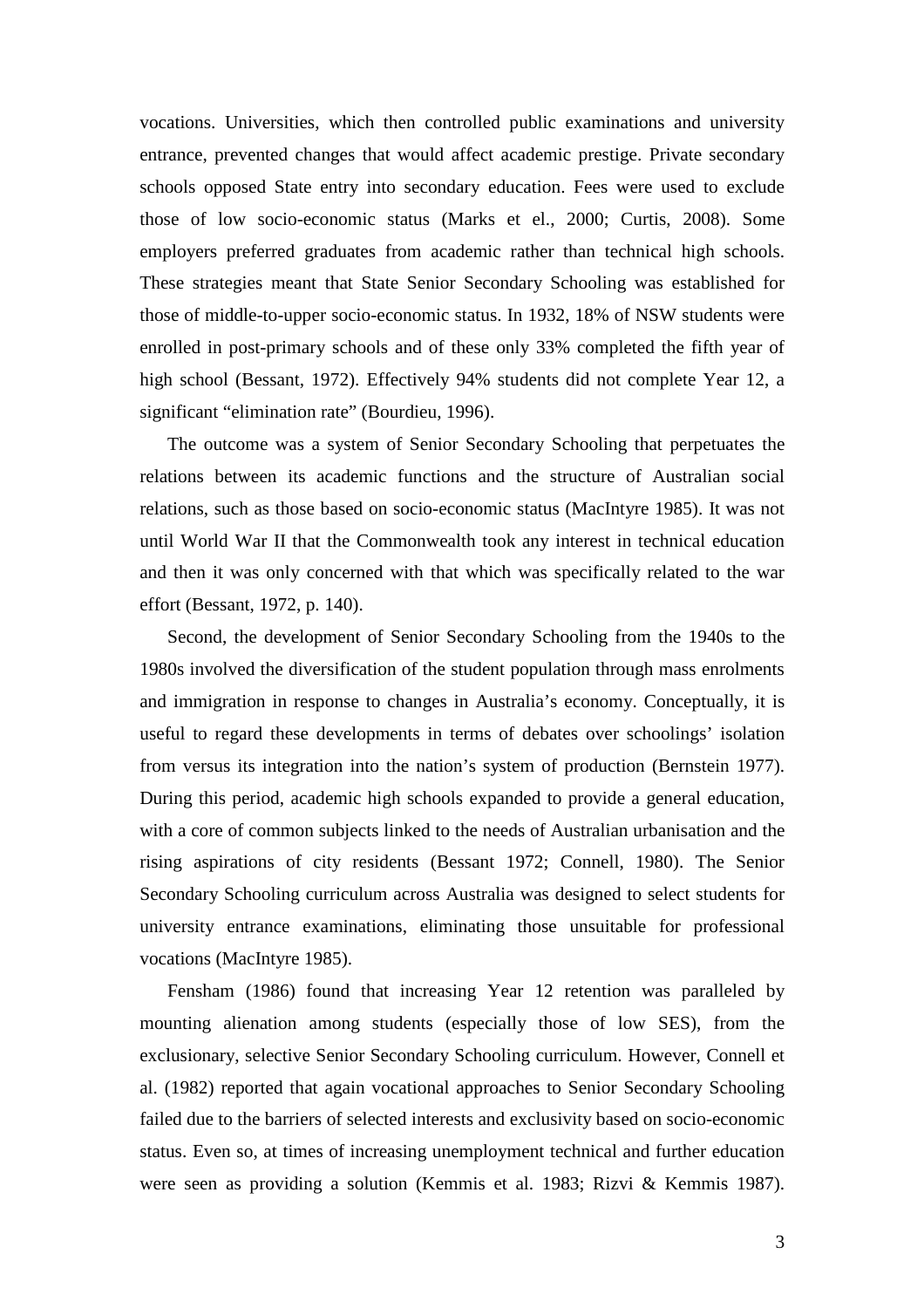However, the academic curriculum proved more economical relative to the costs of appropriately resourcing Vocational Education and Training in Schools (VETiS). While most students undertaking secondary schooling were not destined for university, most resources were directed to those who were and these were, mostly middle to high SES students. To bridge the gap between schools and work Sweden also introduced VETiS, but faced similar problems regarding teachers' knowledge, content and students' interest (Frykholm & Nitzler 1993).

Third, conceptually, the development of Senior Secondary Schooling from the 1990s onwards can be understood in terms of the tensions between claims for autonomous academic schooling versus heteronmous learning and earning (herein l/earning) (Bourdieu 1996; 1993). VETiS was, in part a response to the privatisation of public enterprises that previously trained many skilled workers; the restructuring of work, labour markets and the economy due to recurring global financial crises; the rise of genetic, robotic, information and nano-technologies, climate change, and mounting indifference, if not despair among students about schooling, especially among those of low SES. Since 2000, leading-edge reforms by the Queensland, South Australian, and Tasmanian Governments have extended the compulsory participation of young adults in education and training. They now have to have one or more of the following: a Senior Certificate of Education; a vocational Certificate III; turned 17 years of age; or are working at least 25 hours per week. These States have established pathways that now see a convergence of Senior Secondary Schooling with university studies, trade training and paid work.

To varying degrees students are able to mix and match pathways composed of academic studies, vocational training and work by attending different institutions for accredited l/earning (Queensland Studies Authority 2007). Year 12 participation rates have increased with many enrolling in VETiS, as a result of reforms promoted by Federal and State Governments (Harreveld & Singh 2007; te Riele, 2004). For instance, in 2007, 34.4% of the Queensland Year 12 cohort went directly to university (an effective "elimination rate" of 65.6%), another 26.2% were studying VET courses, many of which provide for subsequent university entry (a "potential elimination rate" of 39.4%) (DETA 2008).

A research shows that "even senior school credentials are now seen as inadequate for secure employment and further training" (Te Riele, 2002, p. 253). Senior high school now serves more functions than preparation for university. Therefore, more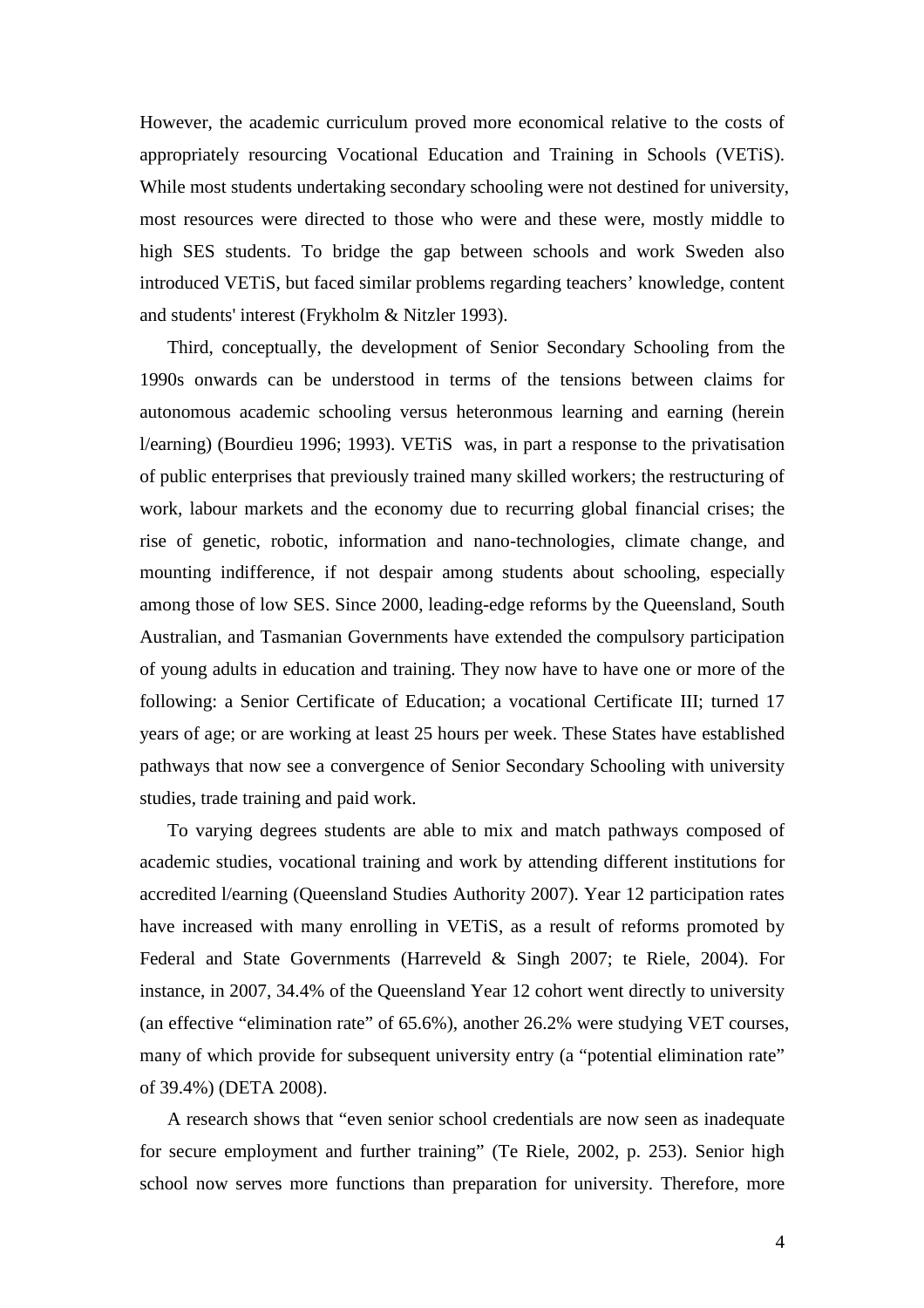effective vocational education and training in schools is needed. However, according to te Riele's (2002, p. 255) research, VETiS remains "on the margins for those not bound for higher education, or as one-off interest subjects elected by academic students as a break in their otherwise generalist programme". The status of VETiS in the NSW HSC now lies with the universities because they control how each HSC course is considered in calculating a student's UAI score. The shape of Senior Schooling has yet to change away from classroom teaching to incorporate a range of other sites and providers. Thus, to bring VET in from the margins, and achieve equality with general courses, it must offer "at least similar rewards, in terms of access to tertiary education, probability of finding employment, and both short- and long-term comparable prospects regarding financial income (Te Riele, 2002, p. 258). A key is to ensure both general and vocational qualifications provide access to tertiary education. There is not enough evidence to indicate that "current policies in VETiS are undoing the narrow curriculum offerings that are the hallmark of senior secondary schools' pathway to employment (Te Riele, 2002, p. 258).

One argument for organising changes to senior secondary schooling is that student from low-income families; aboriginal students; country region students; homeless youth experience it as "negative: they do not get on with teachers, they find the curriculum irrelevant or too hard, and they find the school environment unsupportive" (Te Riele, 2002, p. 259). The new 'minimum' policy requires the completion of Year 12, or an equivalent matriculation qualification. Young adults who do not attain these outcomes, specifically those groupings named above, are "'disqualified' from most employment opportunities" (Te Riele, 2002, p. 260). Organisational innovations that bring a closer match between education, training and work is seen as potentially reducing unemployment among such young adults "being better prepared for lifelong opportunities for learning and work" (Te Riele, 2002, p. 260).

#### **Methodology**

The research process used in this study draws from established practices of case study methods for the purposes of data collection and analysis. For the purpose of this paper web-based documents, including newsletters, 2008 Next Step Reports and School Annual Reports provide the evidence which has been gathered and analysed to explore on organisational innovations in Senior L/earning involving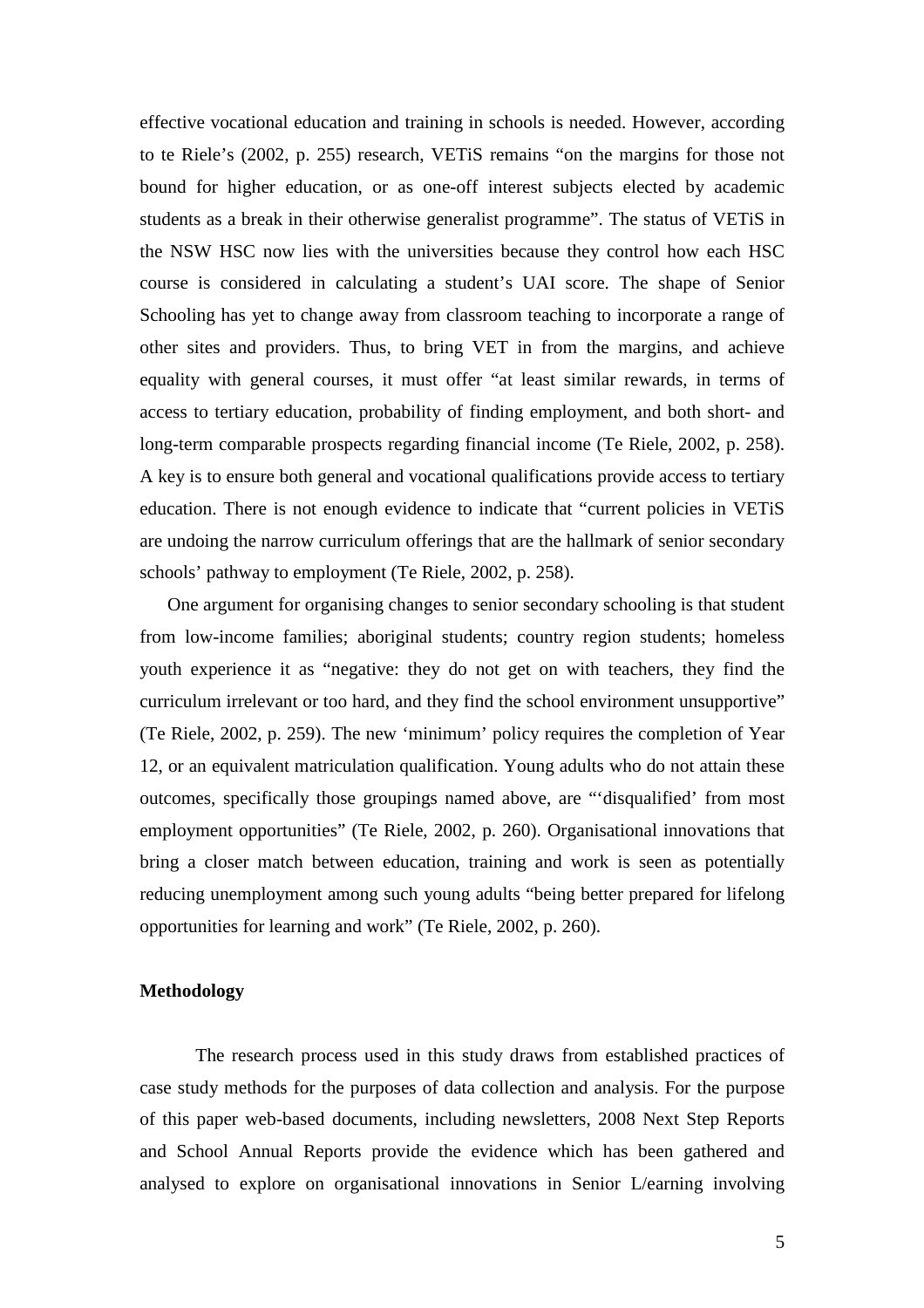VETiS. The research strategy for this study involves an investigation of the QMEA's involvement in VETiS through it constituent schools, and the schools' representation of their involvement in VETiS, especially via the QMEA in order to explore the potential traction and possible tensions for this organisational innovation. This study aims to elucidate key features of the organisational innovations associated with reforms to senior secondary schooling by developing and evaluating potential theoretical explanations for the relations by changes in school and society. Three points relating to this case study are highlighted here, namely the delimitations of the case, data collection procedures and the conceptual categories of analysis.

## *The case of "Senior L/earning organisation"*

New approaches to organising Senior L/earning involve VETiS using authentic learning situations where work-teams engage in cooperative learning processes, and involve partnerships between schools and communities (Te Riele, 2002, p. 263). Organisationally, VETiS brings "curricular complexity, multiple literacies, and disparate contexts and … pedagogical demands that [are] specific and situated" (Te Riele, 2002, p. 264). The role of VET in Senior Schooling is to re-engage alienated students with education by connecting with their interests in vocations and learning. VETiS is "more able than traditional academic subjects to build on students' existing interests and capabilities, integrate knowledge and skills, demonstrate the benefit of staying [enrolled] at school and gradually increase responsibility for demonstrating one's competency" (Te Riele, 2002, p. 262).

VETiS has a wide appeal among students, from those who are alienated to high achievers. Te Riele (2002, p. 261) notes, "higher education admission rules often deter high-achieving students from taking VET". The standardised, cost-effective academic curriculum prepares selected senior students for entry into higher education. This is "no longer relevant to the majority of senior high school students", the emphasis is now on "work experience programmes, and links with TAFE and with VET in school programmes" (Te Riele, 2002, p. 262). This is because students want to see how the knowledge is useful, or is linked with real life or with their own personal interests, needs, expectations and abilities. Educators are expected "to demonstrate usefulness and actively seek to connect knowledge with students' lives"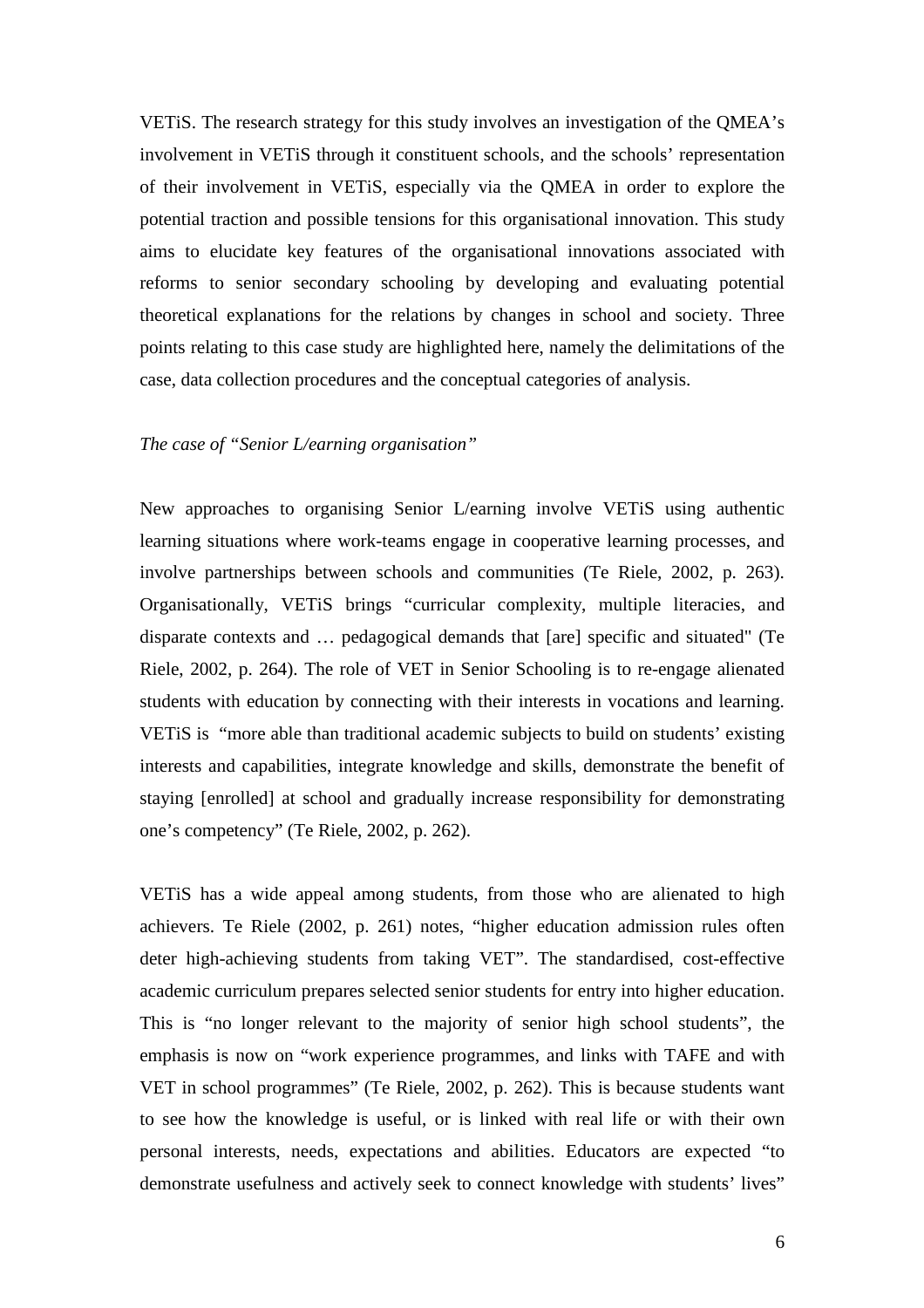(Te Riele, 2002, p. 262). As a counter-balance to the standardised academic curriculum and its elimination mechanisms, VETiS has the potential to improve some students' commitment to complete Senior Schooling. The majority of students doing VETiS are concerned about keeping open the opportunity of getting a tertiary entrance score, wanting it to contribute "to social and cultural goals in exactly the same way that the traditional academic curriculum is seen to contribute" (Te Riele, 2002, p. 262). Through organisational reform, it may be possible to free some young adults from unsuitable and irrelevant schooling and to motivate them to pursue their prospects through a variety of learning settings. VET and VETiS provide the potential for more flexible and long-term career advances for at least some young adults.

#### *Data collection and analysis*

The Queensland Minerals and Energy Academy was chosen as the focus for data collection because of the economic importance of this sector to the Australian economy. Arguably, these industries are the mainstay of the nation's economy and significant contributors to the economic well-being of Australia. Beginning in 2007, the QMEA was

developed in response to [the then] *skills shortages* in the minerals and energy sector, which [was then] experiencing significant growth, particularly in the face of increasing demand for resources from countries such as India and China.

The QMEA operates on a 'hub and spoke' model, having its head office in Brisbane, along with six school in south Queensland; nine schools in central Queensland, and three schools in northern Queensland. In addition to providing an analysis of QMEA as represented on its website, we chose to examine the School Annual Reports, 2008 Next Step Reports and Newsletters of one school in each of these regions to identify what they have to say about the place of VETiS in the development of this organisational innovation.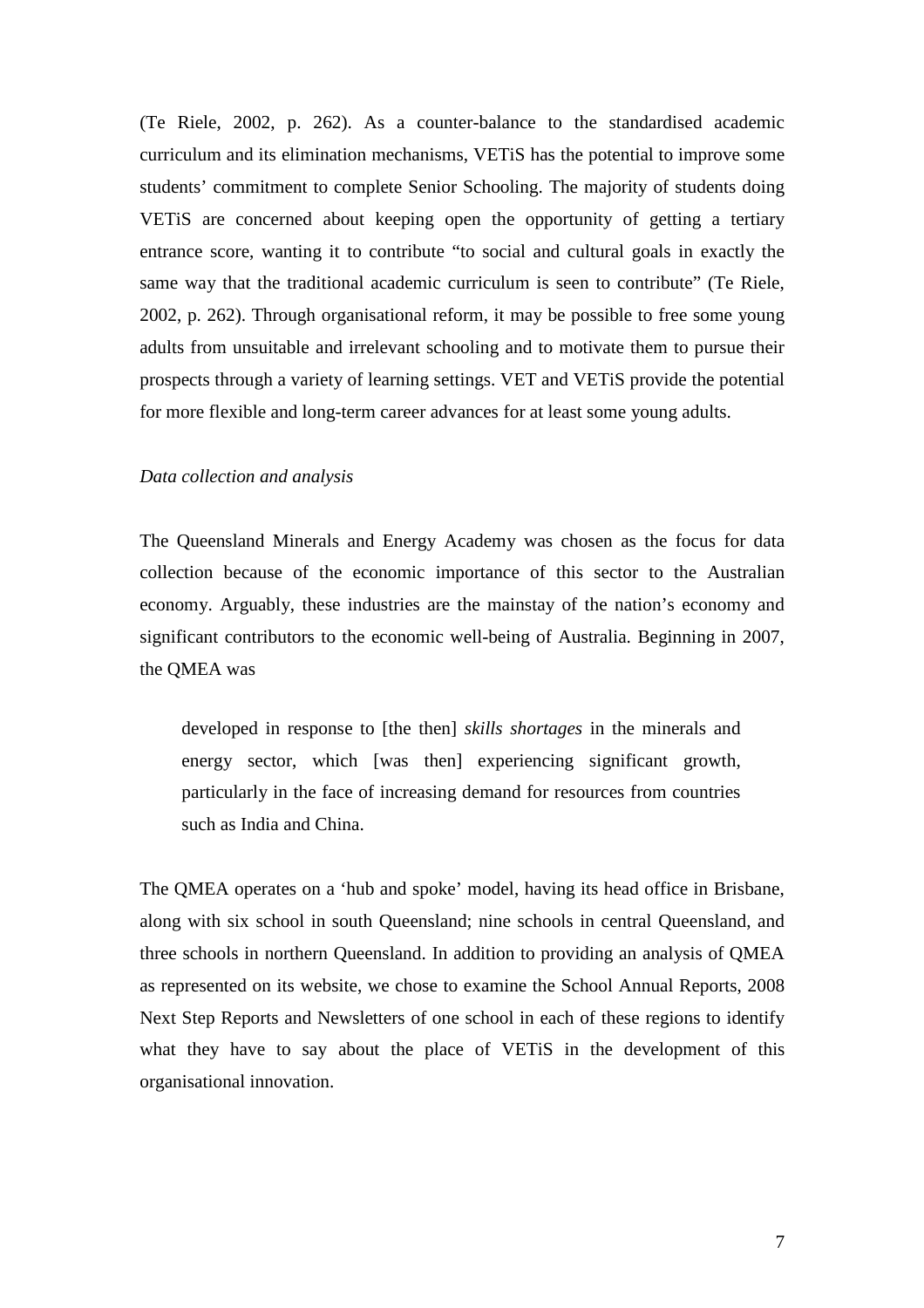#### *Conceptual tools for theorising innovation in Senior L/earning*

Arguably research into the relations between education/training reform and society has revolved around three different but interrelated traditions. Bowles and Gintis' (1976) conceived of, and argued that schools 'reproduce' predetermined socioeconomic structures. Changes in organisation, philosophy and pedagogy were made outside school. Thus, changes in schooling were obtained only to meet the 'social control' interests of the ruling class. 'Social control' has been defined as a set of "structural constraints that can be tightened or loosened according to the malevolent (or benevolent) intentions of the educational state" (Hamilton, 1989, p. 10).

Young (1971), however, argued that schools are, or should be free of socio-economic structure, acting as autonomous sites of innovations in education and training (Hamilton, 1989). Thus, changes in organisation, pedagogy or philosophy originate from the capability of teachers to create new educational relationships within the status quo. Any transformation of schooling results simply from the "internal momentum of the education system" (Hamilton, 1989, p. 150).

Hamilton (1989) offers a different conceptualisation of social control to that of Bowles and Gintis. Hamilton (1989, p. 151) argued that "it is the presence of social control assumptions that makes 'schooling' something rather different from 'education'". He is interested in the different ways that social control is conveyed in the pedagogic lives of teachers and learners. The problem of 'internal momentum' theories of change in schooling lies in its idea of "one-dimensionality" (Hamilton, 1989, p. 11), that assumes subsequent one change leads to another in a unilinear order. Hamilton's resolution to this problem is that all forms of change to schooling "embody 'degrees of freedom' which allows for the possibility of subsequent change" (Hamilton, 1989, p. 11). Teachers and learners make use of this freedom through their daily work to realise their own pedagogic goals under policies and structures not of their own choosing. Hamilton (1989) conceptualises the changing relationship between schooling and society in terms of "reciprocal relationships that hold them together across time and space" (Hamilton, 1989, p. 151). He argues that the daily practices of schooling are necessarily "both socially-constructed and historicallylocated" (Hamilton, 1989, p. 151). That is to say that the practices of schooling are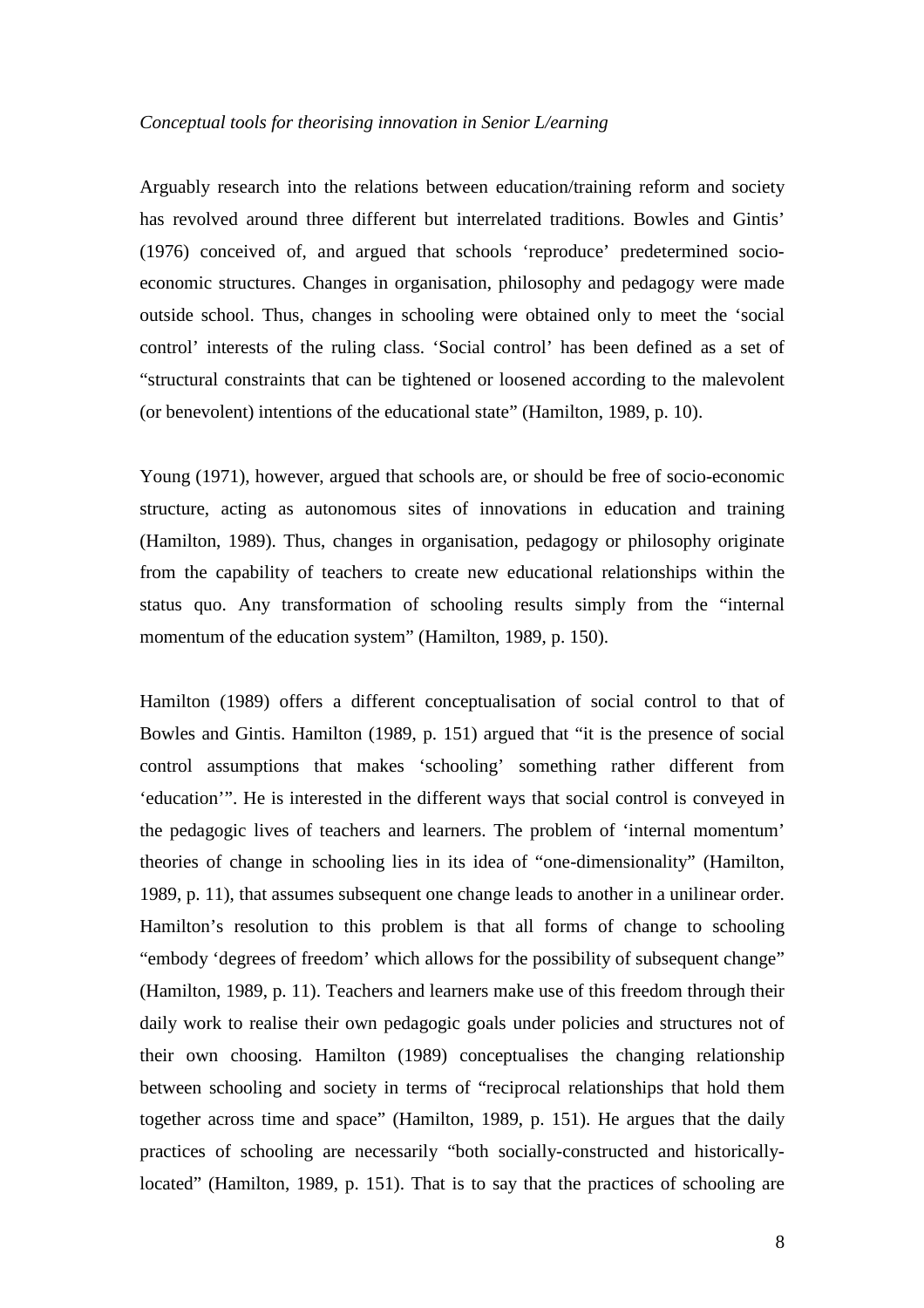'in', 'of' and 'for' society. The history of organisational innovations in schooling are not quite as clear-cut either Bowles or Gintis (1976) or Young (1971) imagined.

## **Findings**

The *Queensland Minerals and Energy Academy* (QMEA) is a partnership between the Queensland Government and the Queensland Resources Council (QRC), and is designed to encourage students to enter careers in the minerals and energy sector. The QRC was formed in November 2003 as a not-for profit peak industry association representing companies and individuals engaged in Queensland's minerals and energy sector, including miners, mineral processors, contractors, oil and gas producers, and electricity generators. The QMEA works with 18 State and private schools across northern, central and southern Queensland to enable students to access learning and career opportunities as skilled-operators, trades and professionals relate to minerals and energy. The QMEA provides students and teachers with close contact with minerals and energy companies via work experience, training, school-based apprenticeships, professional development and on-site and off-site activities.

An analysis of the QMEA website provides insights into key features of the 'hub and spoke' model of Queensland organisational innovation in articulating school- and work-based education and training. Prizes, scholarships and awards are offered to students and teachers. QMEA also has many sponsors in the categories of Platinum (Foundation), Gold, Silver and Bonze. The Event Support Program offered by QMEA includes Facing Island Camp, Hard Times Mine and History of Mary Kathleen. QMEA offers an Indigenous Strategic Plan which provides information for employers, students and schools. QMEA documents include information about Registration, Event Management and Planning. QMEA provides support for Projects, projects registration, projects proposals and Certificate I in Infrastructure and Resource Organisation (IRO), and information about careers. In the Media Gallery, there is curriculum information. The Newsletter and Latest News tell us what is happening at present. There are also the details about the QMEA's schools and blogs for students, teachers and QMEA staff.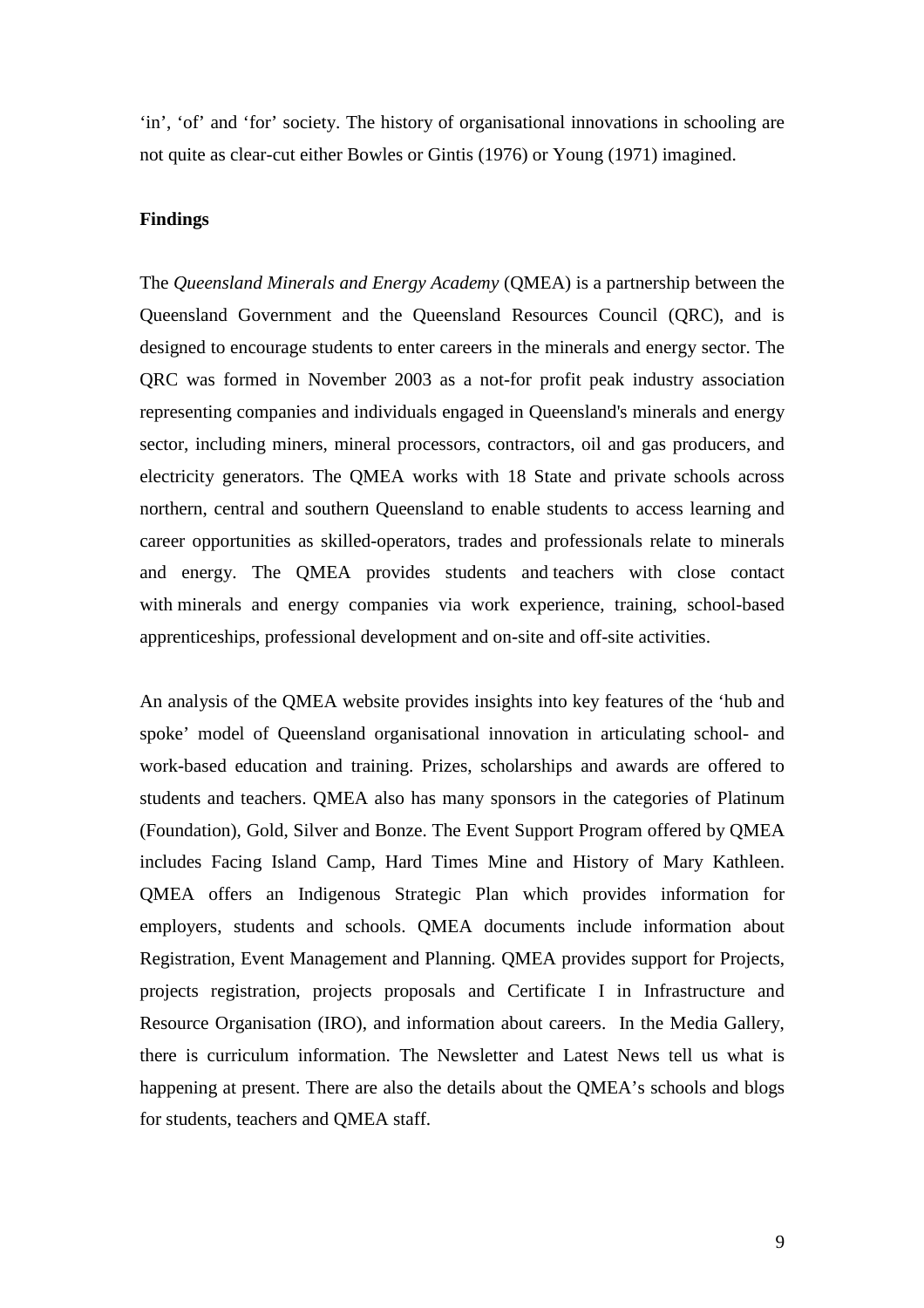

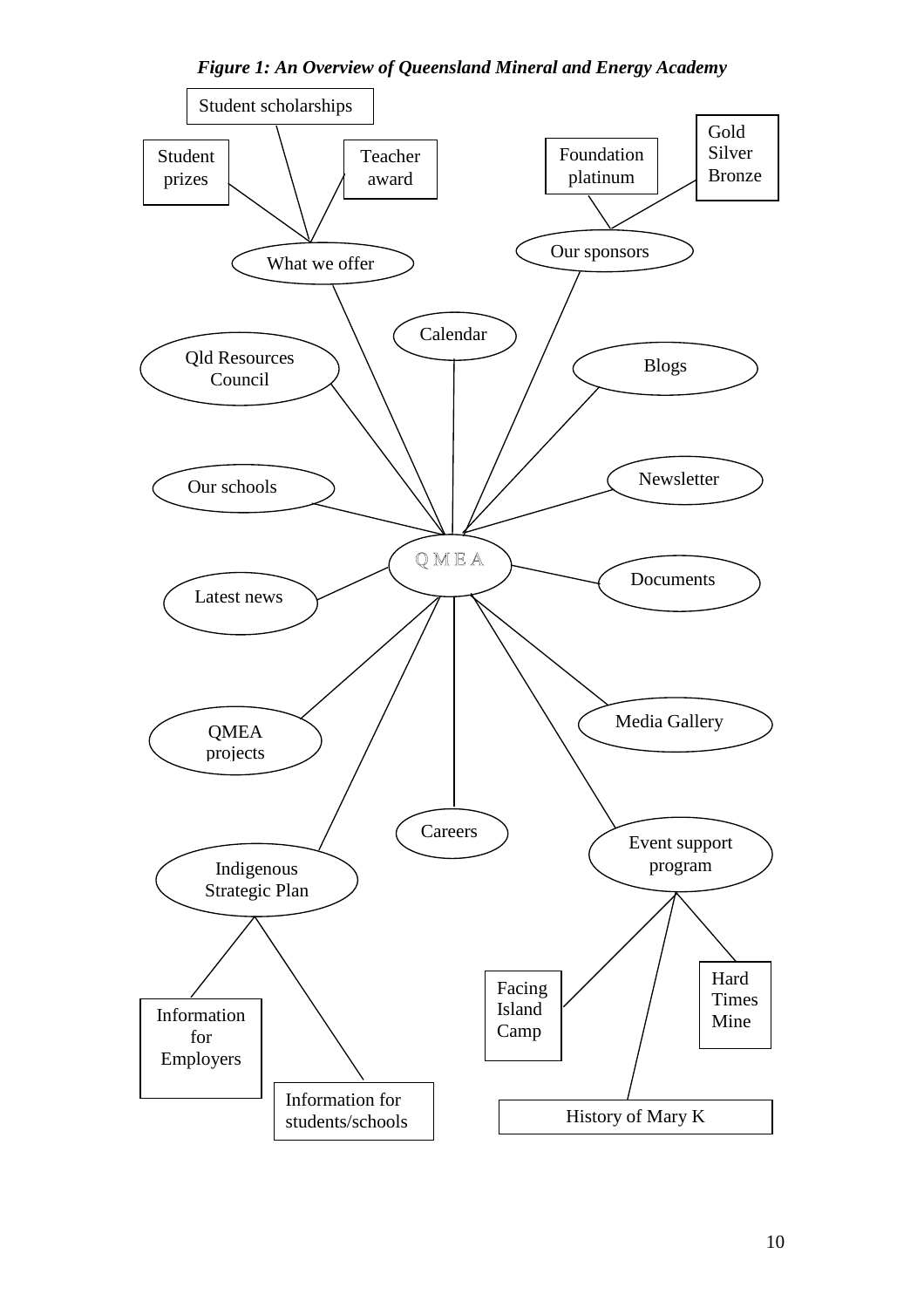Among the QMEA projects, excursions and activities for 2008-2009 there was a workshop on 'Women in Mining Workshops for Year 9-10 students'. This workshop entitled 'Dressed for Success' was conducted at CQ State high school in conjunction with BMA to raise awareness of occupations in the mining industry for females. At the event 'Science and Engineering Challenge', a \$ 500 grant was awarded to SQ SHS towards trophies and catering for the Engineer Mentors at a one day Engineering and Science Challenge held in March 2009. From the October 2008 newsletter, 14 Years 11/12 students and teachers from CQ SHS and other schools took part in the CQ Engineering Camp. CQ SHS was presented with an award by the Minister for Education, Training and the Arts at a gala function in Brisbane. Three students from CQ SHS were given prizes by the QMEA. The following provides a cross case analysis of three schools in QMEA.

#### **A cross case analysis of three QMEA schools**

In this section, the analysis of evidence from three schools, one in each of Southern, Central and Northern Queensland, are presented. The analysis focuses on *curriculum offerings*, *Year 8-12 retention rates*, *Outcomes for the Year 12 cohort*, v*alue added*, *future*, and *the main destinations of Year 12 completers*.

#### Curriculum offering

SQ School's curriculum offering includes, a "variety of QSA registered subjects providing *vocational outcomes,* including *Certificates 2* with the subjects linked to *school based traineeships.*" These offerings also include an *agricultural program* involving cattle breeding, handling and showing.

CQ School provides students in Years 9 and 10 with such subjects as Manual Arts, Home Economics, Business, Art, IT and Drama, in addition to obligatory core subjects. Within its Senior school it offers Queensland Studies Authority (QSA), Study Area Specification (SAS) and school subjects. Senior students are given "greater flexibility to engage in *vocational education* with approximately 1/2 of students continuing on to complete further studies".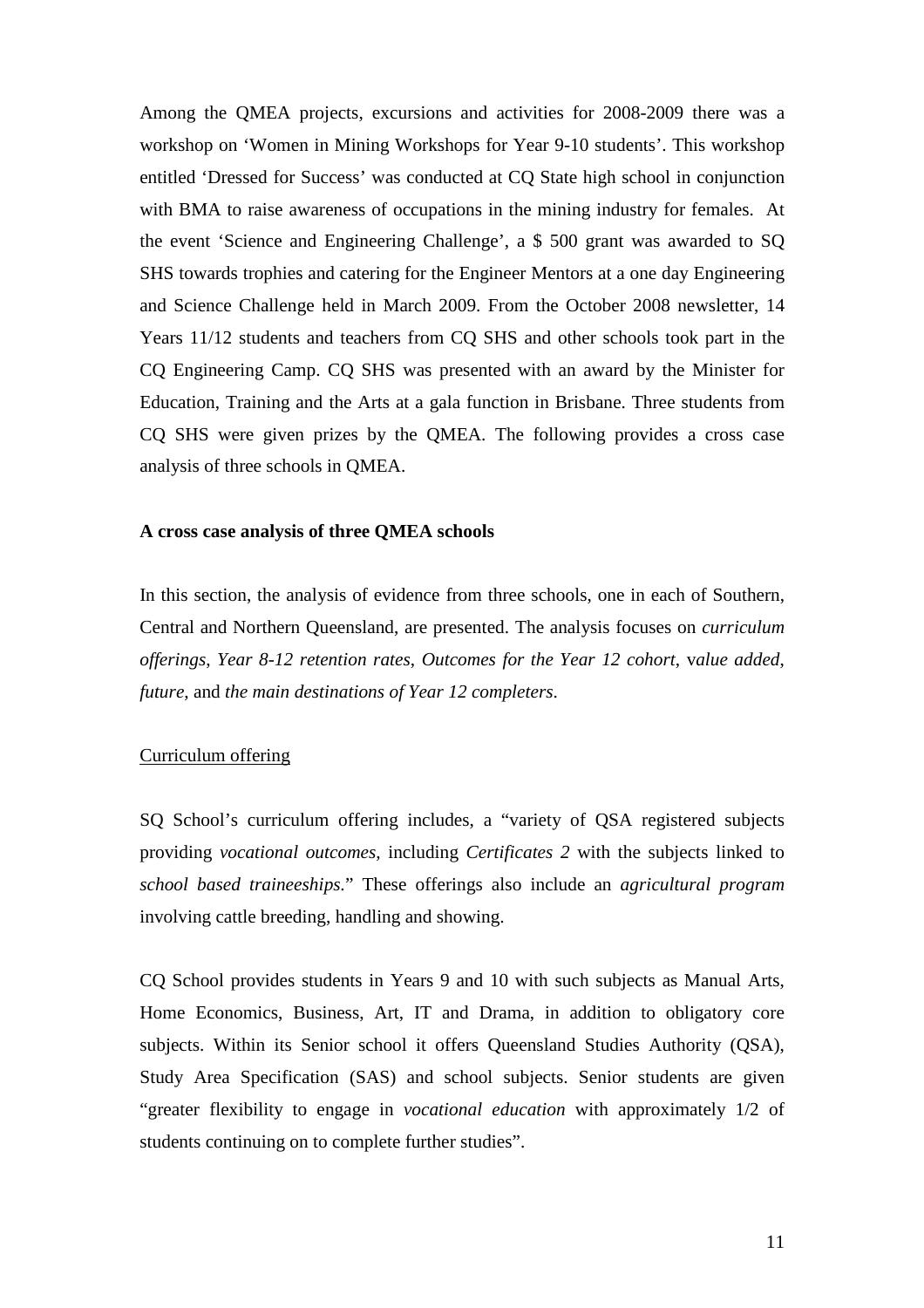NQ School has distinctive curriculum offerings, working closely with local industry partners. In 2004, in partnership with Xstrata it introduced a Bursary program for Year 11 students: "selected students attend Xstrata one day a week in Year 11 and during their holidays. This is then progressed into a SAT [School-based Apprenticeship or Traineeship] once students have identified their area of preference". Additionally, close links with the TAFE College have enabled courses of NQ School to be embedded into the school timetable. NQ School also offers extra curricula activities, including

- 1. school-based apprenticeships/traineeships for Years 10-12 (35 students in 2007)
- 2. structured Industry Placements for Years 10-12 (over 300 placements)
- 3. Xstrata Bursaries for Years 11-12
- 4. QMEA's Senior Engineering Camp

### Year 8-12 retention rate

In 2007, the retention rate of Year 12 student enrolment as a percentage of the Year 8 student cohort was 84% for SQ School, 75% for CQ School and 59% for NQ School. No explanations are provided for these rates.

### Outcomes for Year 12 cohort (2007)

The total number of Senior Certificates awarded was 90 for SQ School, 25 for CQ School and 131 for NQ School. 54%, 44% and 64% of eligible students in SQ , CQ and NQ Schools respectively gained an OP (Overall Position) of between 1-15. 58% of students in SQ School, 64% in CQ School and 46% in NQ School were awarded both a Senior Certificates *and* a Vocational Education and Training (VET) qualification. Overall, 78% of students in SQ School, 92% in CQ School and 67% in NQ School were awarded Senior Certificates that gained OP-eligibility *or* were awarded a VET qualification. 98% of Queensland Tertiary Admissions Centre (QTAC) applicants in SQ School received an offer, while 100% of QTAC applicants in both CQ and NQ Schools received an offer.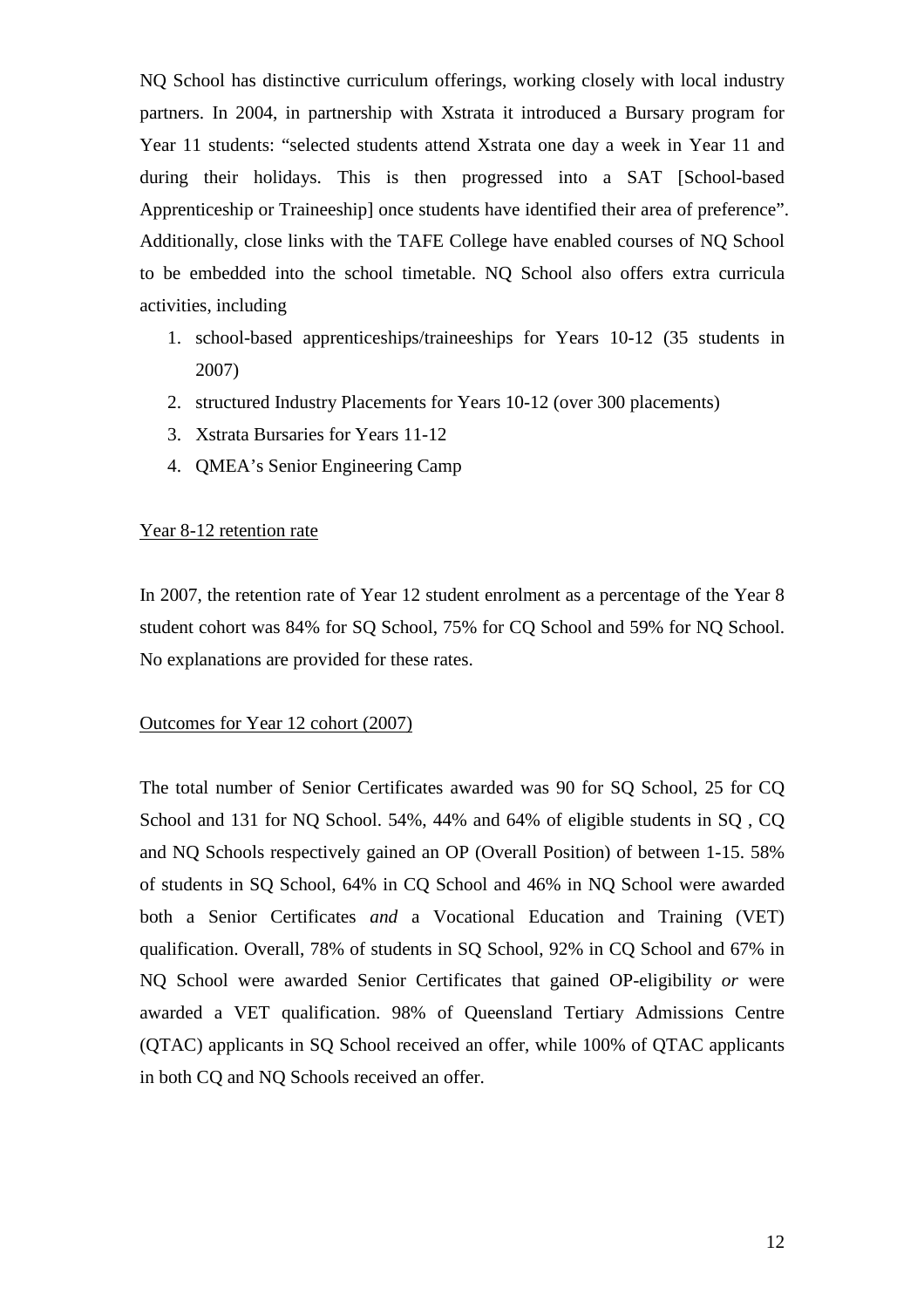| <i>Schools</i>                                                                                                               | SQ | CQ  | NQ  |
|------------------------------------------------------------------------------------------------------------------------------|----|-----|-----|
| Total number of Senior Certificates awarded                                                                                  | 90 | 25  | 131 |
| Percentage of Overall Position (OP) -eligible students<br>with $OP$ 1-15                                                     | 54 | 44  | 64  |
| Percentage of students awarded Senior Certificates and<br>awarded a Vocational Education and Training (VET)<br>qualification | 58 | 64  | 46  |
| Percentage of students awarded Senior Certificates<br>with OP-eligibility or awarded a VET qualification                     | 78 | 92  | 67  |
| Percentage of Queensland Tertiary Admissions Centre<br>(QTAC) applicants receiving an offer                                  | 98 | 100 | 100 |

*Table 1 Outcomes for Year 12 cohort (2007)* 

## Value added

SQ State High School draws from an area that "experiences considerable economic disadvantage, a demographic which is very often associated with poor academic outcomes and poor school climate". However, SQ State High students regularly attain excellence across a range of academic destinations. In 2007, it is reported that "two students gained *entry to university* courses to study medicine, another … to study law, this within a cohort which typically sends 25% to tertiary courses at universities throughout Queensland and beyond". Additionally, an unspecified number took tradebased courses as *apprentices, trainees and some entered TAFE colleges*.

In 2007, CQ School was "a Showcase State Finalist for Excellence in Senior Phase of Learning, [recognised for] Excellence in Leadership for the Skilling Students for Success program, and [participated in the] CQ School Community Pathways Program". Students at CQ School have access to a range of *education and training opportunities* and *career pathways*, as a result of the partnership between School and *BMA coalmines*. CQ School provides students with "training opportunities, *job seeking support*, literacy and numeracy support [so they] are more highly skilled prior to entering the workforce". The link with BMA coal mines has enabled the school to "undertake Adopt-a-Student program, Mine Tours, participation in the Queensland Minerals and Energy Academy and direct curriculum links to professionals on the mine sites". As a result, students have obtained "*apprenticeships*, completed Cert I RIO (Resources and Infrastructure Organisation) and are being groomed to undertake university courses in areas of need (every Year12 school leavers are offered five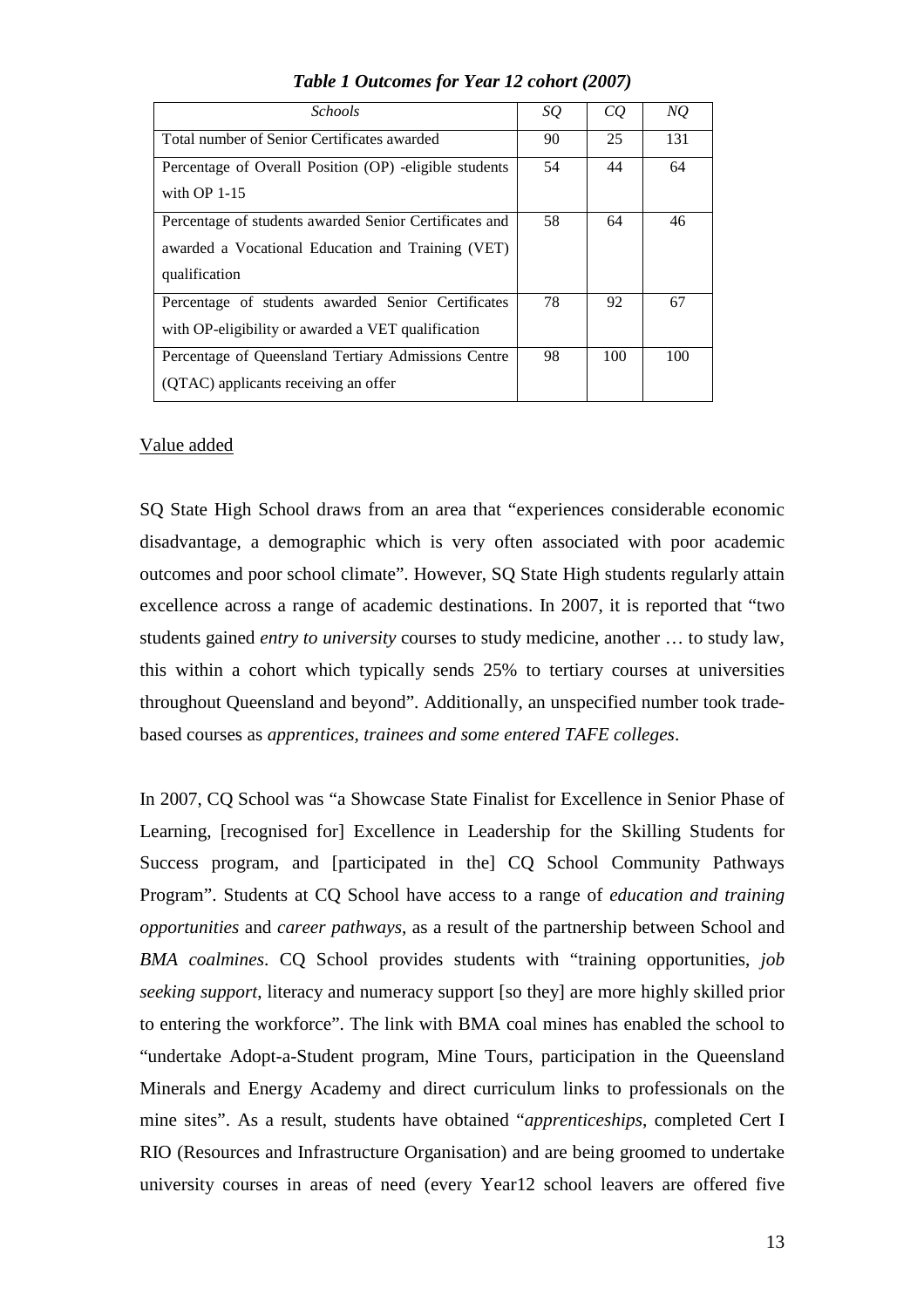tertiary scholarships from BMA)". In 2007, the school's annual report was able to say that "there has been *0% unemployment* for SQ school leavers for the past four years".

The Assessment Centre of NQ School continued to provide focussed support for students to "ensure that they are able to achieve the *best possible outcomes*". Students are "*case managed*" both in class and in the Assessment Centre. In NQ School the embedding of Reading Teacher Aides has supported students "who have arrived at secondary school with literacy development needs". The teacher assists students both individually and in small groups to improve their reading ability. A new initiative in 2007 was "the launch of the Queensland Minerals and Energy Academy's Senior Engineering Camp".

#### Future

SQ School intends to improve its OP scores and *vocational outcomes, particularly school based traineeships,* and to improve academic results for Indigenous students.

CQ School will assist teachers to "ensure implementation and alignment of Curriculum/Pedagogy/assessment"; to promote alliances with *local business* and community organisations especially in the further development of *SBT/SBA* "to enhance students *learning opportunities"*; to provide a senior curriculum that "incorporates maximum flexibility for students to achieve to their potential and meet their individual needs though alternative methods of delivery – VSS, SDE"; to ensure equity for all students; and to enhance retention rates.

NQ School will focus on "improving outcomes for our Indigenous students through participating in the Indigenous Education Support Structures program". This program provides "additional staff resourcing to enable the school to further refine its already embedded Case Management process". This three year program will focus on improving retention and outcomes of Indigenous students.

#### Main destinations of Year 12 completers

In 2008, 46.5% of young adults at SQ School, 50% at CQ School and 63.3% at NQ School who completed their Year 12 in 2007 continued in some recognised form of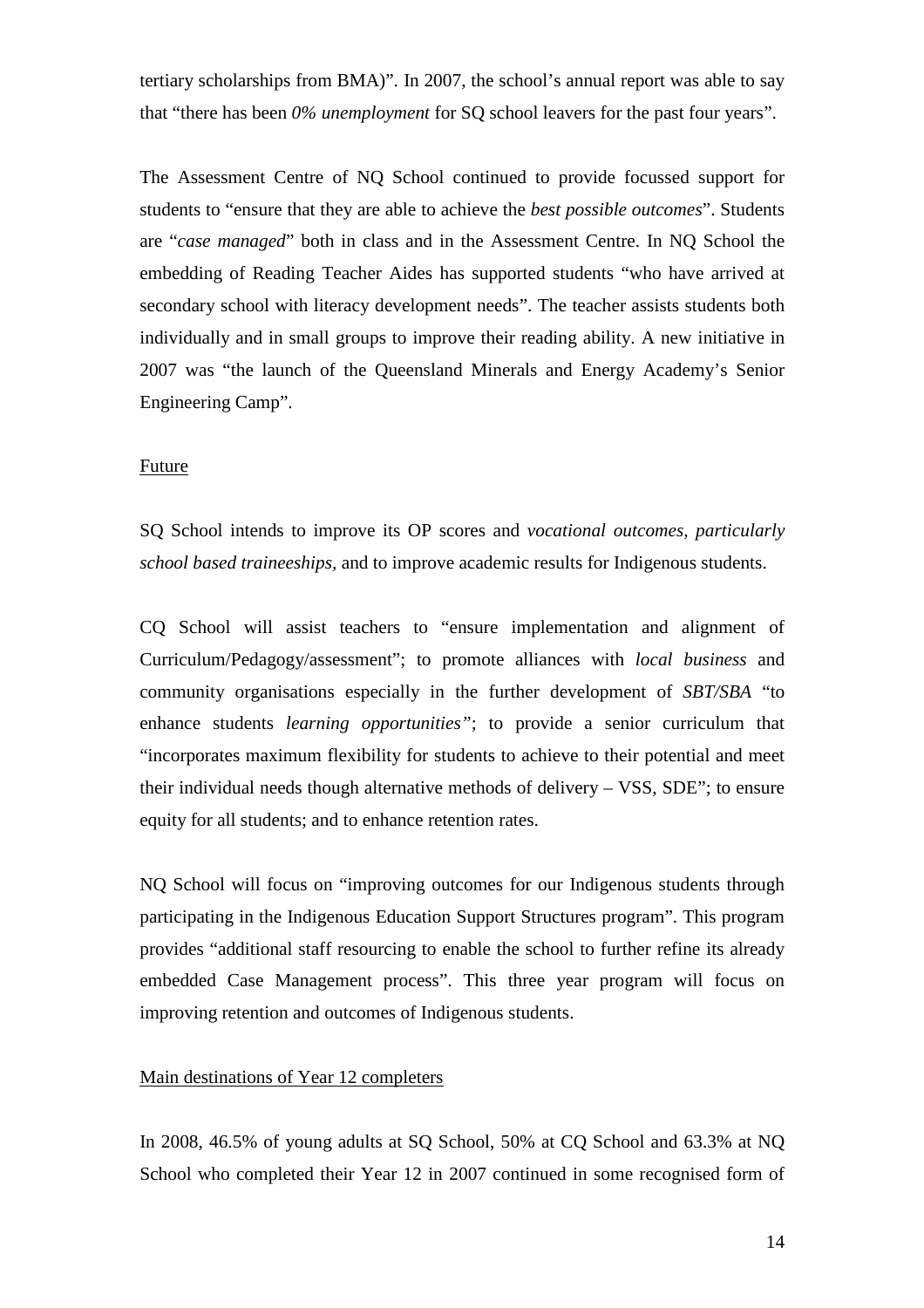education and training. The most common study destination was university (14.1%) for SQ School, but for CQ School it was traineeships (16.7%) and for NQ School it was apprenticeships (30.6%). The combined VET study destinations accounted for 32.4% (SQS), 41.7% (CQS) and 52% (NQS) of respondents, including 14.1 % (SQS), 8.3% (CQS) and 11.2% (NQS) in campus-based VET programs. 2.8 % (SQS), 8.3% (CQS) and 2.0% (NQS) of Year 12 completers entered programs at Certificate IV level or higher. 18.3% (SQS) commenced employment-based training, either as an apprentice (12.7%) or trainee (5.6%). In addition to trainees in CQS, a further 12.5% of respondents commenced employment-based training as apprentices. 8.3% entered degree-level programs at university. In addition to the apprentices for graduates from NQS, a further 17.3% of respondents commenced employment-based traineeships. The third most common study destination for NQS' students was university (11.2%). In addition to the above study destinations, a further 8.5% (SQS), 8.3% (CQS) and 3.1% (NQS) of respondents deferred a tertiary offer in 2008. 53.5% (SQS), 50.0% (CQS) and 36.7% (NQS) did not enter post-school education or training, and were either employed (40.9% SQS, 33.3% CQS and 29.6% NQS), seeking work (9.9% SQS, 16.6% CQS and 6.1 NQS) or neither studying nor in the labour force (2.8% SQS and 1.0% NQS).

| <b>Schools</b>              | $SQ$ (%) | CQ(%)     | $NQ(\%)$ |
|-----------------------------|----------|-----------|----------|
| Year 12 completion          | 46.5     | 50.0      | 63.3     |
| University                  | 14.1     | 8.3       | 11.2     |
| VET Cert IV                 | 2.8      | 8.3       | 2.0      |
| VET Cert III                | 4.2      | 4.2       | 1.0      |
| VET Cert I-II/other         | 7.0      | Not given | 1.0      |
| Apprentice                  | 12.7     | 12.5      | 30.6     |
| Trainee                     | 5.6      | 16.7      | 17.3     |
| VET total                   | 38.6     | 41.7      | 52       |
| Working FT                  | 26.8     | 20.8      | 24.5     |
| <b>Working PT</b>           | 14.1     | 12.5      | 5.1      |
| Seeking work                | 9.9      | 16.7      | 6.1      |
| Not studying/NILF           | 2.8      | Not given | 1.0      |
| Not in full time education, | 26.5     | 29.2      | 12/2     |
| training or work            |          |           |          |

*Table 2 Main destinations of Year 12 completers*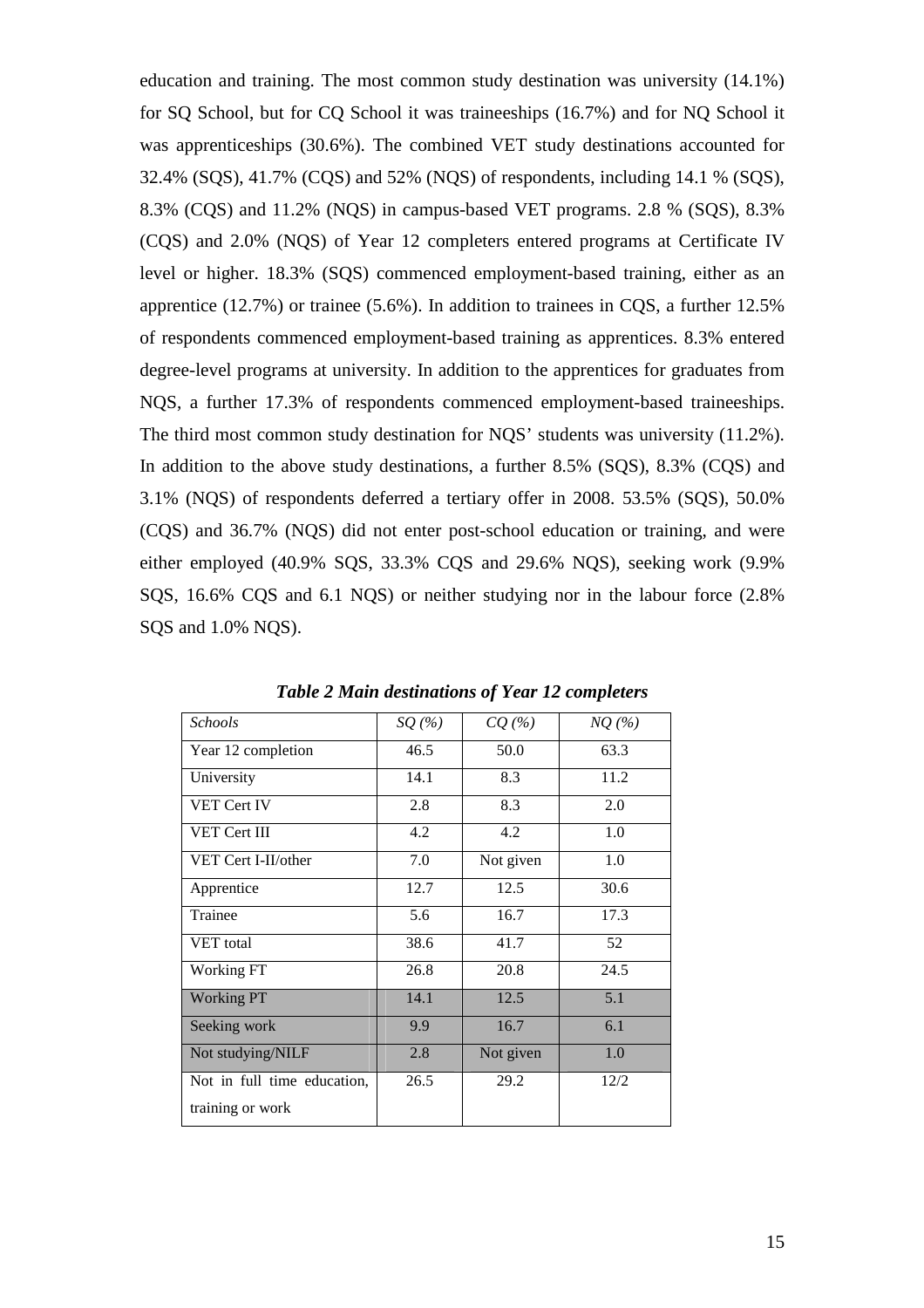Table 3 shows a cross-school comparison in six aspects among three QMEA schools, with one from Southern Queensland, one from Central Queensland and one from Northern Queensland.

|                      | SQ School                | CO School               | NQ School                |  |
|----------------------|--------------------------|-------------------------|--------------------------|--|
| Curriculum offering  | A range of QSA           | Core subjects, MA,      | Curriculum working       |  |
|                      | registered subjects      | HE, Business, QSA,      | closely with local       |  |
|                      |                          | SAS, Art, IT, Drama     | industry partners, extra |  |
|                      |                          |                         | curricula activities     |  |
| Year 8-12            | 84%                      | 75%                     | 59%                      |  |
| retention rate       |                          |                         |                          |  |
| Outcomes for         | Senior Certificate 90    | Senior Certificate 25   | Senior Certificate: 131  |  |
| Year 12 cohort       | OP 1-15:54%              | OP 1-15:44%             | OP 1-15:64%              |  |
| (2007)               | SC & VET: 58%            | SC & VET: 64%           | SC & VET: 46%            |  |
|                      | SC with OP/VET: 78%      | SC with OP/VET: 92%     | SC with OP/VET: 67%      |  |
|                      | QTAC: 98%                | QTAC: 100%              | QTAC: 100%               |  |
| Value added          | <b>Excellence</b> across | Quality education and   | Best possible outcomes   |  |
|                      | academic destinations    | training opportunities  | , case-managed students  |  |
|                      |                          | and career pathways,    |                          |  |
|                      |                          | job seeking support     |                          |  |
| Main destinations of | Y 12 completion: $46.5$  | Y 12 completion: 50     | Y 12 completion: 63.3    |  |
| Y 12 completers (%)  | University: 14.1         | University: 8.3         | University: 11.2         |  |
|                      | VET Cert IV: 2.8         | VET Cert IV: 8.3        | VET Cert IV: 2.0         |  |
|                      | VET Cert III:4.2         | VET Cert III:4.2        | VET Cert III:1.0         |  |
|                      | VET Cert I-II: 7.0       | VET Cert I-II: X        | VET Cert I-II: 1.0       |  |
|                      | Apprentice: 12.7         | Apprentice: 12.5        | Apprentice: 30.6         |  |
|                      | Trainee: 5.6             | Trainee: 16.7           | Trainee: 17.3            |  |
|                      | VET total: 38.6          | VET total: 41.7         | VET total: 52            |  |
|                      | Working FT: 26.8         | Working FT: 20.8        | Working FT: 24.5         |  |
|                      | Working PT: 14.1         | Working PT: 12.5        | Working PT: 5.1          |  |
|                      | Seeking work: 9.9        | Seeking work: 16.7      | Seeking work: 6.1        |  |
|                      | Not studying/NILF: 2.8   | Not studying/NILF: X    | Not studying/NILF: 1.0   |  |
| Future               | Improved vocational      | To ensure               | To improve retention     |  |
|                      | outcomes and             | implementation and      | and outcomes of          |  |
|                      | academic results for     | alignment; to promote   | Indigenous students      |  |
|                      | Indigenous students      | alliances; to provide a |                          |  |
|                      |                          | senior curriculum; to   |                          |  |
|                      |                          | ensure equity for all   |                          |  |
|                      |                          | students; to enhance    |                          |  |
|                      |                          | retention rate          |                          |  |

### *Table 3 Cross-school comparison*

Research into organisational innovations in secondary education and training and their relations to society has centred on three different but interconnected views (Bowles & Gintis, 1976; Hamilton, 1989; Young, 1971). One view sees changes in schooling as reproducing socio-economic structures. The organisational changes to create the "hub and spoke" structure of the Queensland Minerals and Energy Academy originated outside eighteen schools involved with the Queensland Government and the Queensland Resources Council. Thus, it might be argues that the changes in schooling involving the QMEA happen only to meet the 'social control' interests of these authorities.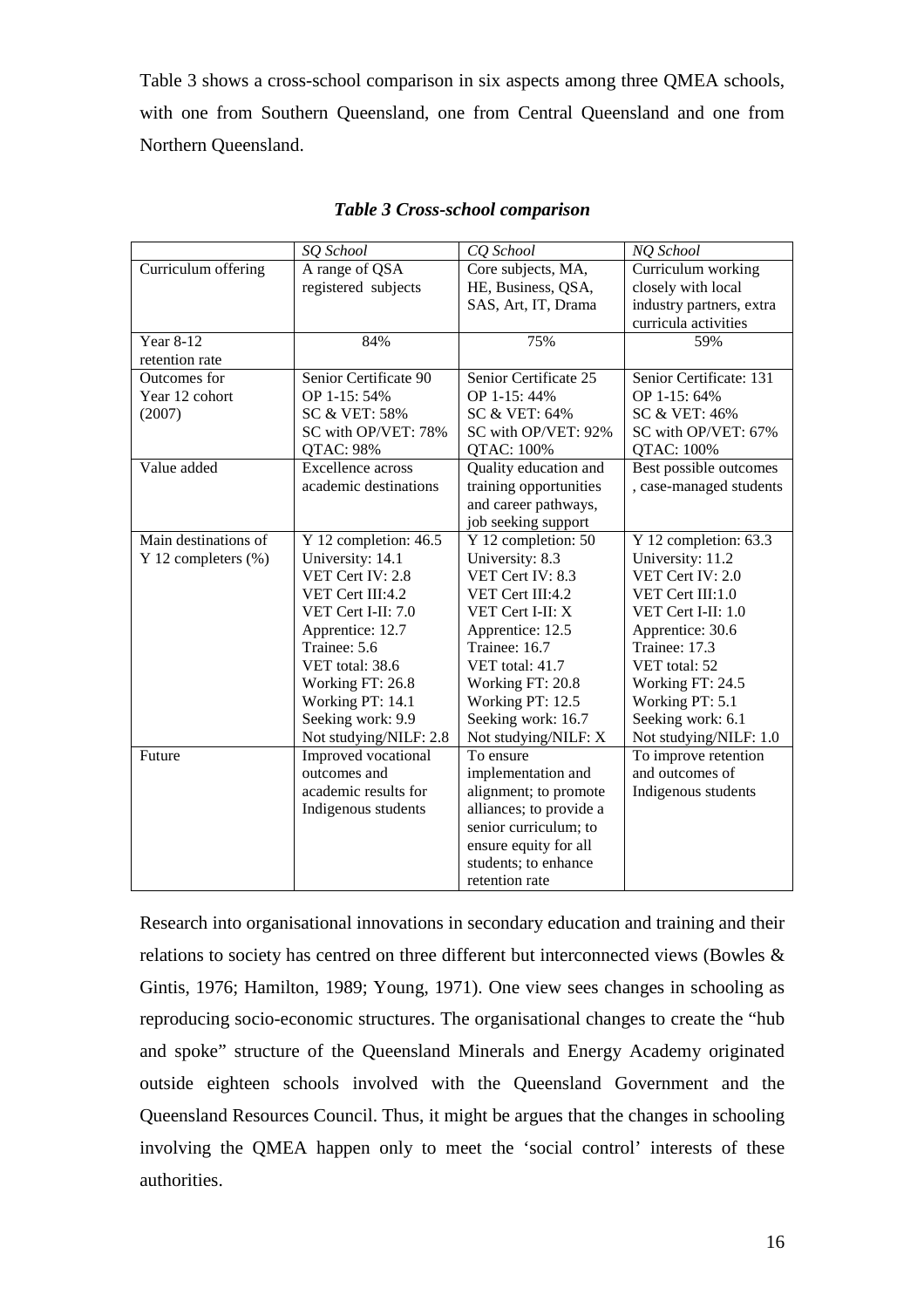A second view sees schools as autonomous sites of educational innovation, free of socio-economic structures. Thus, teachers construct new education and training relationships within the inherited status quo. However, historically that status quo has been shown to favour academic over technical vocations (Bessant, 1972; Connell, 1980), the imagined isolation of schoolings in opposition to its integration into systems of production (Bernstein 1977). Thus, any change of schooling that comes from the internal impetus of the educational system can be expected to privilege autonomous academic schooling over heteronmous learning and earning (Bourdieu 1996; 1993).

Although in its early stages the Queensland Minerals and Energy Academy could represent an important change in the relationship between both schooling and society, and through its "hub and spoke" structure, an important change in the relationship between schooling, time and space (see Figure 2). The annual reports and the postschool destination data indicated that the practices of schooling being socially reconfigured by this innovative organisational structure as much as by its historical location in what in 2007 was a booming industry. The evidence suggests that the practices of schooling are 'in', 'of' and 'for' Australian society. The creation of the QMEA and the changes to its participating schools has been socially constructed by the government and big business and it was initiated at a historically propitious time, the economic boom in minerals export to China. Organisational innovations in Queensland schooling are not as insular or as quite straightforwardly control driven as might be imagined; further investigations are required.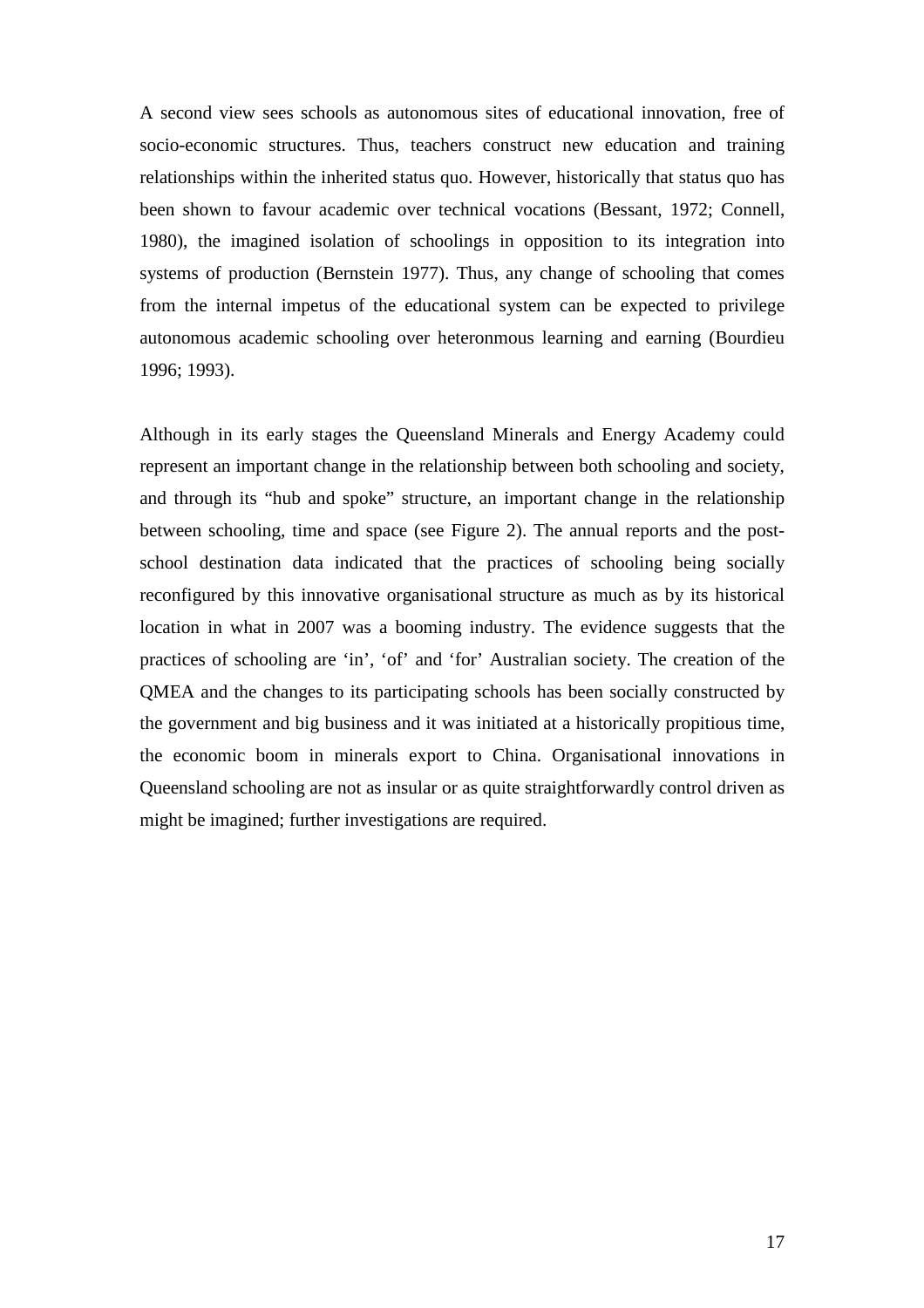

**Figure 2.** The relations between education and training reform and society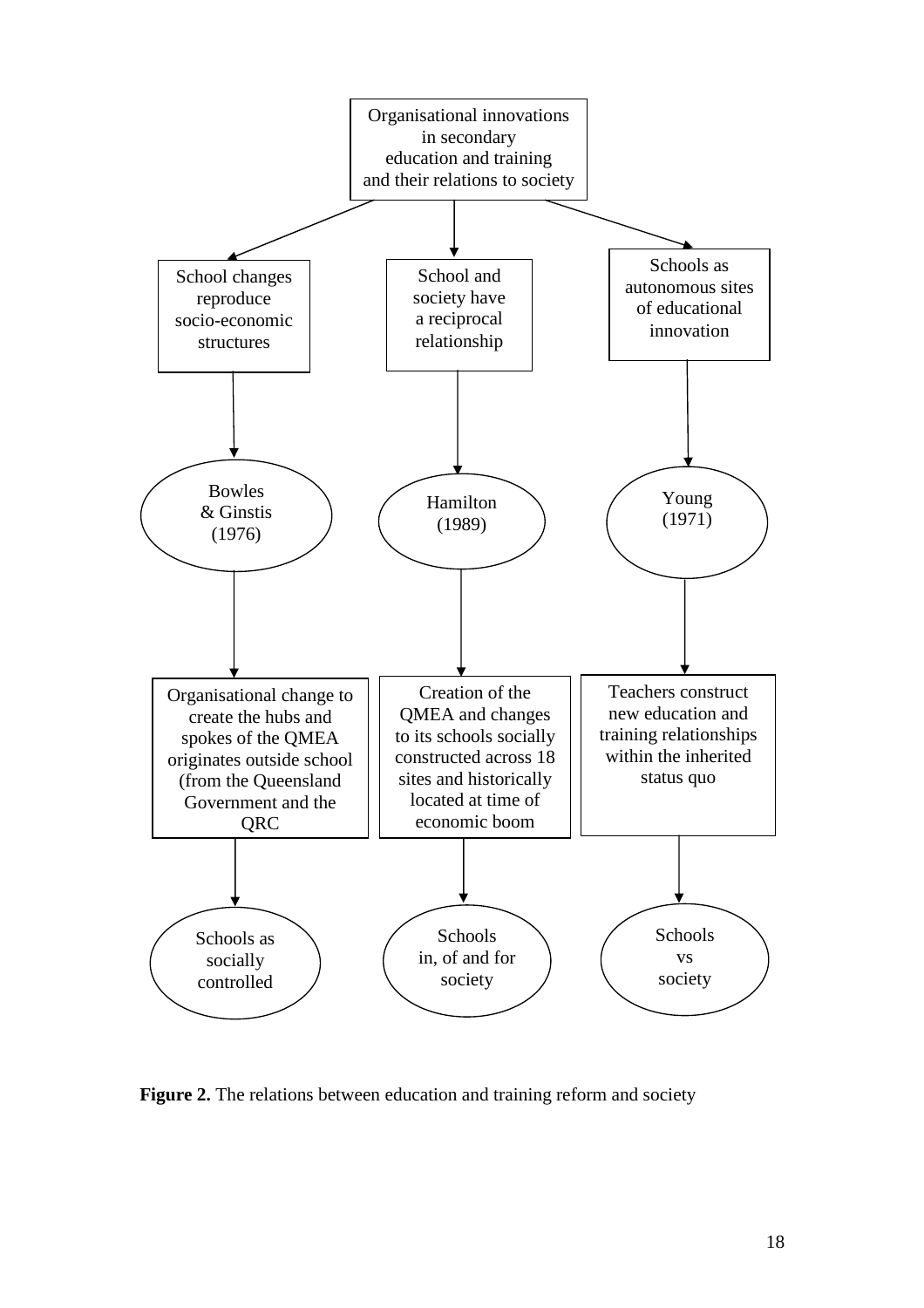## **Conclusion**

The "hub and spoke" model has been an approach to investigate organisational innovations in Senior Learning in Queensland involving developments in Vocational Education and Training in (and through) Schools (VETiS). Specifically, the Queensland Minerals and Energy Academy could, potentially, represent a significant 'organisational innovation', providing a historically important change to institutionalised schooling. The research literature pointed to the tensions across three areas as vocational education and sought to gain traction in Australian secondary education, only to be beaten back by tensions stimulated by academically privileged resistance. The data from the QMEA and three of its schools it was found that QMEA has a platform for successful implementation. The three QMEA schools have VET courses and/or activities, which await further integration into the QMEA. This occurred probably due to the fact that we investigated the first year in which the QMEA was establish and will study its progress over the next three years when we expect the better development of this Academy. This research will provide preliminary insights into what is being done to gain traction in the organisational innovations through which school-based and work-integrated education and training.

## **References**

- Bessant, B. (1972). The emergence of state secondary education, in J. Cleverley & J. Lawry (eds.), Australian Education in the Twentieth Century. Camberwell: Longman.
- Bernstein, B. (1977). Class, Codes & Control, London, Routledge.
- Billett, S. (2004). Industry and vocational education in Australia. Oxford Review of Education. 30, (1), 13-35
- Bourdieu, P. (1993). The Field of Cultural Production. Cambridge: Polity Press.
- Bourdieu, P. (1996). The State of Nobility. Cambridge: Polity Press.
- Bowles, S. and Gintis, H. (1976) *Schooling in Capitalist America: Educational Reform and the Contradictions of Economic Life*. London: Routledge and Kegan Paul.
- Connell, R., et al. (1982). Making the Difference. Sydney: Allen & Unwin.
- Connell, W. (1980), A History of Education in the  $20<sup>th</sup>$  Century World. Canberra: CDC.
- Curtis, D. (2008). VET Pathways Taken by School Leavers (LSAY Research Report 52). Camberwell: ACER.
- Department of Education, Training and the Arts (2008). http://deta.qld.gov.au

Fensham, P. (1986) *Alienation from Schooling*. London: Routledge.

- Frykholm, C. & Nitzler, R. (1993). Working life as pedagogical discourse. Journal. of Curriculum Studies. 25: 5, 433-444.
- Hamilton, D. (1989). *Towards a Theory of Schooling*. London: The Falmer Press.